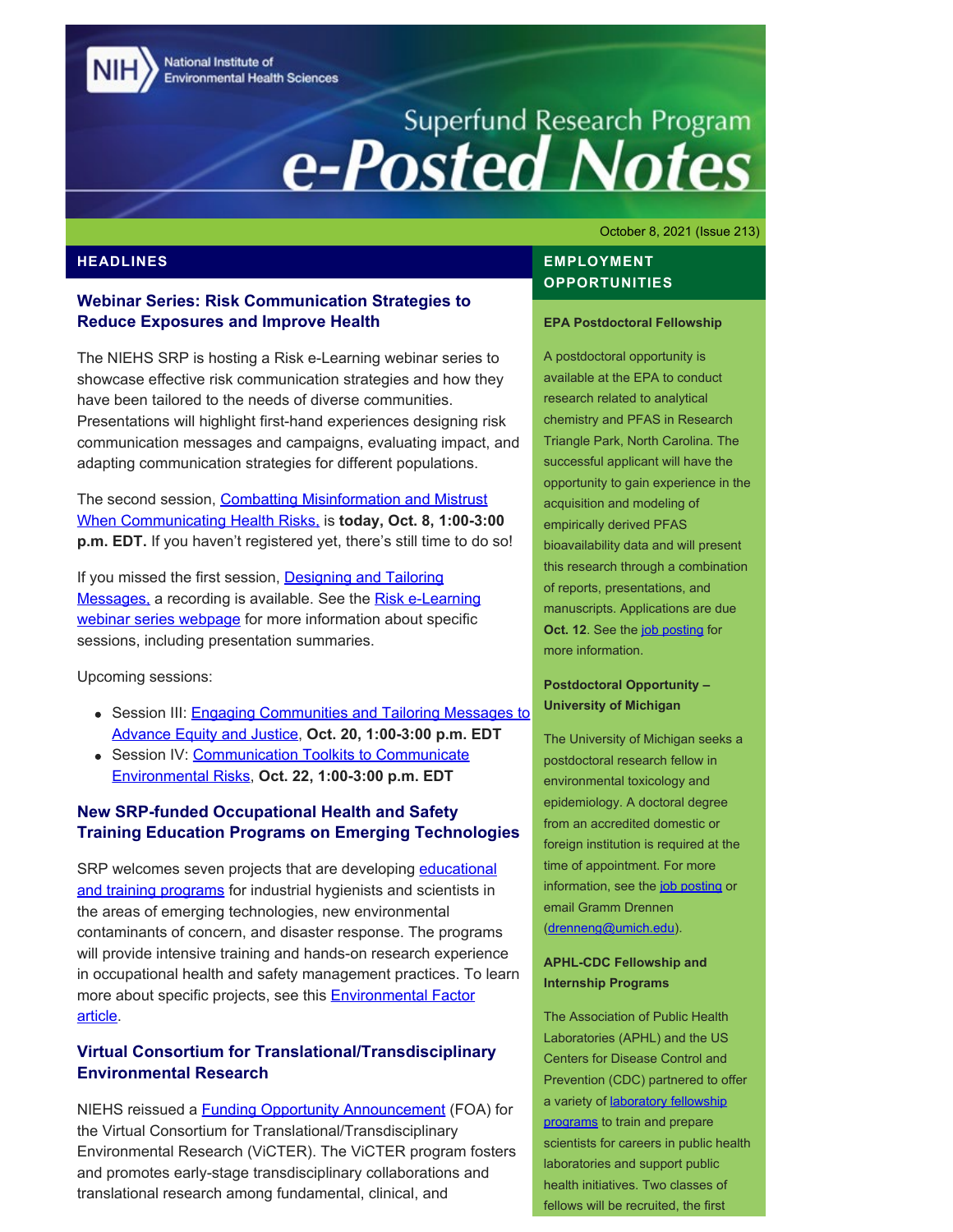population-based researchers in the environmental health field. Applications are due **February 1, 2022**. An informational webinar will be held **Nov. 18, 2-3 p.m. EST** for anyone interested in applying. For more information about the FOA and the webinar, please see the **VICTER webpage** or contact Heather Henry ([henryh@niehs.nih.gov\)](mailto:henryh@niehs.nih.gov).

# **Call for Abstracts: ACS Spring 2022**

The American Chemical Society (ACS) is accepting abstracts for the ACS Spring meeting, to be held March 20-24, 2022. Submissions are due **Oct. 11**. Selected authors will present at sessions corresponding to one of the ACS divisions. Several sessions in the **Division of Environmental Chemistry** are being organized by SRP-funded researchers:

- Advanced (Nano)Materials, Membranes and Manufacturing for Water Treatment and Reuse, organized by SRP individual research project co-leader [Nirupam Aich](https://tools.niehs.nih.gov/srp/people/details.cfm?person_id=51831) of the State University of New York at Buffalo.
- Innovative and Practical Approaches for Treatment of Perand Polyfluoroalkyl Substances (PFAS) and Fluorinated Alternatives, organized by SRP individual project lead [Yujie](https://tools.niehs.nih.gov/srp/people/details.cfm?Person_ID=50851) [Men](https://tools.niehs.nih.gov/srp/people/details.cfm?Person_ID=50851) of the University of California, Riverside.
- New Developments in Analytical Methods & Instrumentation for Environmental Science and Technology, organized by University of Iowa SRP-funded researcher [Gregory LeFevre.](https://tools.niehs.nih.gov/srp/people/details.cfm?person_id=46586)

For more information, contact Louisiana State University (LSU) SRP Center project lead Slawo Lomnicki [\(slomni1@lsu.edu](mailto:slomni1@lsu.edu)) who chairs the environmental chemistry program. To see a complete list of topics, see the [ACS call for abstracts](https://www.acs.org/content/acs/en/meetings/acs-meetings/abstract-submission/call-for-abstracts.html).

# **IN THE NEWS**

#### **NIEHS SRP News Stories**

Take a moment to read about some of our colleagues' latest activities in this month's **Environmental Factor**, the NIEHS newsletter:

• [Extramural paper of the month: Plant leaves work as reliable](https://factor.niehs.nih.gov/2021/10/papers/dert/index.htm#a2) [air monitor in citizen-science study](https://factor.niehs.nih.gov/2021/10/papers/dert/index.htm#a2): Working with citizenscientists, SRP-funded researchers demonstrated that leaves can be used as a low-cost, reliable method to assess the level of metals in airborne dust. This method can help assess exposure from former mine sites that emit heavy metals that can be distributed by wind to nearby communities.

Visit the SRP page for more stories about the program:

- [Brown SRP Researchers and Community Come Together on](https://www.niehs.nih.gov/research/supported/centers/srp/news/2021news/Brown%20field%20activities/index.cfm) **[Narragansett Tribal Lands:](https://www.niehs.nih.gov/research/supported/centers/srp/news/2021news/Brown%20field%20activities/index.cfm) Brown University SRP-funded** researchers and Narragansett Tribal leaders joined forces to educate and empower Tribal members to address their environmental health concerns in a way that connects cultural and scientific knowledge.
- **[SRP Researchers Inform PFAS Guidance:](https://www.niehs.nih.gov/research/supported/centers/srp/news/2021news/PFAS/index.cfm) SRP-funded** Risk Communication Strategies to researchers were part of an ad-hoc committee that met six Reduce Exposures and Improve

starting January 2022 with applications due **Oct. 29, 2021**, and the second starting July 2022 with applications being accepted **Nov. 1, 2021–Feb. 28, 2022**. Programs currently accepting fellow and host laboratory applications for January 2022 start dates include:

- Bioinformatics Fellowship
- Environmental Health Laboratory Fellowship
- Infectious Disease Laboratory Fellowship
- Ronald H. Laessig Newborn Screening Fellowship

See the **program** page for more information and to apply.

#### **UC Irvine Faculty Cluster Hire**

UC Irvine initiated a faculty cluster hire centered on Environmental Health Disparities Research to understand and address the ways in which environmental stress and racism contribute to health disparities in Black communities. The cluster involves four open positions in public health, environmental engineering, anthropology, and medicine. See the [job postings](https://sites.uci.edu/cehdr/386-2/) for more information.

# **CURRENT RESEARCH BRIEF**

**[SRP Research Brief 322](https://tools.niehs.nih.gov/srp/researchbriefs/view.cfm?Brief_ID=322)**: Helping Communities Monitor Air Pollution Using Plants (Monica Ramirez-Andreotta, University of Arizona)

Past [Research Briefs](http://tools.niehs.nih.gov/srp/researchbriefs/index.cfm) are available on the SRP website. To receive the monthly Research Briefs or to submit ideas, email Michelle **Heacock** [\(heacockm@niehs.nih.gov\)](mailto:heacockm@niehs.nih.gov).

Video summaries of the SRP Research Briefs are available on the [NIEHS Social Media Shorts](https://www.youtube.com/playlist?list=PLlo0xQLFI54GlGBHIWb3va3YrKAv16SZ8)  [YouTube page.](https://www.youtube.com/playlist?list=PLlo0xQLFI54GlGBHIWb3va3YrKAv16SZ8)

# **EVENTS**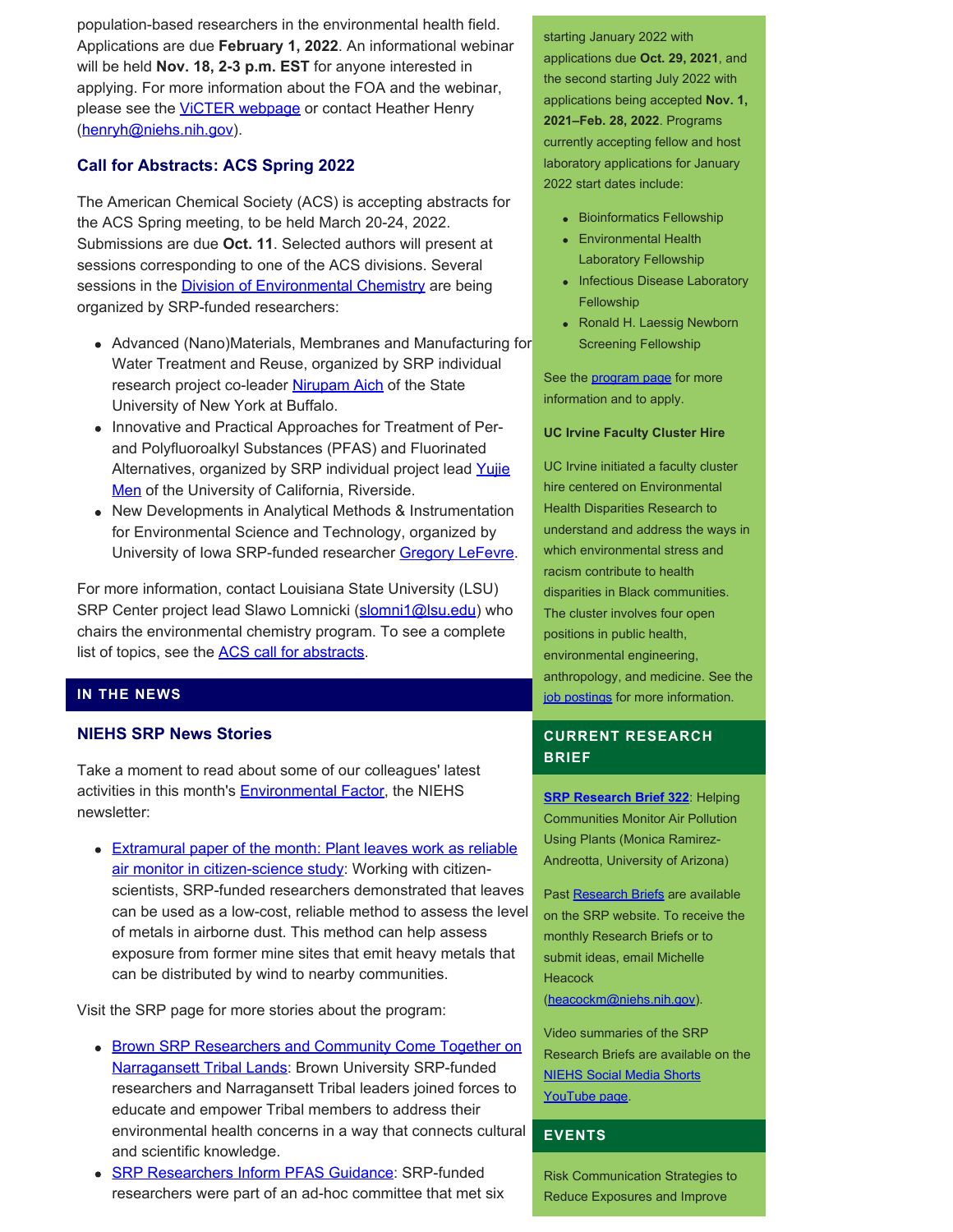times between February and August to hear the experiences of communities across the country affected by exposure to PFAS and use that information to help shape new recommendations.

# **SRP Presence at ISES and ISEE Annual Meetings**

SRP was represented by several researchers and staff members at the [International Society of Environmental Epidemiology](https://www.isee2021.org/) (ISEE) and **International Society of Exposure Science** (ISES) annual meetings. SRP researchers chaired sessions and gave scientific presentations at both meetings, and many investigators and trainees won best poster and oral presentation awards. Congratulations to all the winners!

ISES also hosted **Sensor & Technology Fairs** on Aug. 31 and Sept. 1, which were attended by researchers from various SRP Centers. SRP health specialist Sara Amolegbe and program officer Heather Henry were on the planning committee. SRP-funded small businesses [NanoAffix Science, LLC](https://tools.niehs.nih.gov/srp/programs/Program_detail.cfm?Project_ID=R44ES028656), [Quantitative](https://tools.niehs.nih.gov/srp/programs/Program_detail.cfm?Project_ID=R43ES028993) [BioSciences, Inc.](https://tools.niehs.nih.gov/srp/programs/Program_detail.cfm?Project_ID=R43ES028993), and [Stemloop, Inc.,](https://tools.niehs.nih.gov/srp/programs/Program_detail.cfm?Project_ID=R43ES031899) were among the list of vendors and researchers that demonstrated their state-of-the-art devices. See this [Environmental Factor article](https://factor.niehs.nih.gov/2021/10/feature/2-feature-ises-conference/index.htm) to learn more about NIEHS presence at ISES.

# **Tanguay Interviewed in KGW8 News Story**

Oregon State University (OSU) SRP Center Director Robyn Tanguay was [recently interviewed](https://www.kgw.com/video/news/local/researchers-to-test-thousands-of-chemicals-found-in-common-products/283-e9f2f02c-fef7-4ccb-ab1a-7034e736c212) by a local television station about a new NIEHS [Revolutionizing Innovative, Visionary](https://www.niehs.nih.gov/research/supported/training/river/index.cfm) [Environmental Health Research grant](https://www.niehs.nih.gov/research/supported/training/river/index.cfm). With this new grant, Tanguay plans to expose embryonic zebrafish to a library of 10,000 chemicals commonly found in food additives, consumer products, and medicines. This will provide insight into how the structure of a chemical determines its toxicity and how chemical networks are related to human disease.

#### **Chief Featured in KOLD News 13**

University of Arizona SRP Center Community Engagement Core (CEC) leader Karletta Chief was featured in a story from **KOLD** [News 13,](https://www.kold.com/2021/09/14/university-arizona-partners-with-native-american-nations-address-climate-change-issues/) a television station in Tucson, Arizona. The story describes the launch of a new Indigenous Resilience Center at the University of Arizona led by Chief. The center will focus on advancing Tribal communities' capacity to respond to environmental challenges and become more resilient. In the story, Chief explained that the team will work directly with Tribes to identify their priorities.

#### **UC Berkeley Researchers Discuss Benzene**

University of California (UC) Berkeley SRP Center researchers Craig Steinmaus and Luoping Zhang, trainee Iemaan Rana, and former trainee Sarah Dahlberg were interviewed by the **Daily Cal** about their [recent publication.](https://pubmed.ncbi.nlm.nih.gov/34450064/) The team found a connection between benzene exposure and increased risk of non-Hodgkin lymphoma, a form of cancer originating in white blood cells.

#### **Lewis Quoted About Uranium Mines**

Health: Session II - Combatting [Misinformation and Mistrust When](https://clu-in.org/conf/tio/SRPREIH2/)  **Communicating Health Risks** October 8, 2021, 1:00 PM-3:00 PM EDT **Virtual** 

Risk Communication Strategies to Reduce Exposures and Improve Health: Session III - Engaging [Communities and Tailoring](https://clu-in.org/conf/tio/SRPREIH3/)  [Messages to Advance Equity and](https://clu-in.org/conf/tio/SRPREIH3/)  **Justice** October 20, 2021, 1:00 PM-3:00 PM EDT **Virtual** 

Risk Communication Strategies to Reduce Exposures and Improve Health: [Session IV – Communication](https://clu-in.org/conf/tio/SRPREIH4/) [Toolkits to Communicate](https://clu-in.org/conf/tio/SRPREIH4/)  [Environmental Risks](https://clu-in.org/conf/tio/SRPREIH4/)  October 22, 2021, 1:00 PM-3:00 PM

EDT Virtual

**Big Data in Environmental Science** and Toxicology: Session 5 Sponsored by the Texas A&M SRP **Center** November 3, 2021, 2:00 PM-4:00 PM EDT Virtual

**Big Data in Environmental Science** and Toxicology: Session 6 Sponsored by the Texas A&M SRP **Center** December 1, 2021, 2:00 PM-4:00 PM EDT **Virtual** 

[The Role of Companion Animals as](https://www.nationalacademies.org/our-work/the-role-of-companion-animals-as-sentinels-for-predicting-environmental-exposure-effects-on-aging-and-cancer-susceptibility-in-humans-a-workshop)  **Sentinels for Predicting** [Environmental Exposure Effects on](https://www.nationalacademies.org/our-work/the-role-of-companion-animals-as-sentinels-for-predicting-environmental-exposure-effects-on-aging-and-cancer-susceptibility-in-humans-a-workshop) [Aging and Cancer Susceptibility in](https://www.nationalacademies.org/our-work/the-role-of-companion-animals-as-sentinels-for-predicting-environmental-exposure-effects-on-aging-and-cancer-susceptibility-in-humans-a-workshop)  **[Humans](https://www.nationalacademies.org/our-work/the-role-of-companion-animals-as-sentinels-for-predicting-environmental-exposure-effects-on-aging-and-cancer-susceptibility-in-humans-a-workshop)** December 1-3, 2021 Virtual

[Telomeres & Telomerase](https://meetings.cshl.edu/meetings.aspx?meet=telo&year=21) December 14-17, 2021 Virtual

**SRP 35th Anniversary Annual Meeting** Postponed, dates TBD Please hold December 15-17, 2021, for virtual events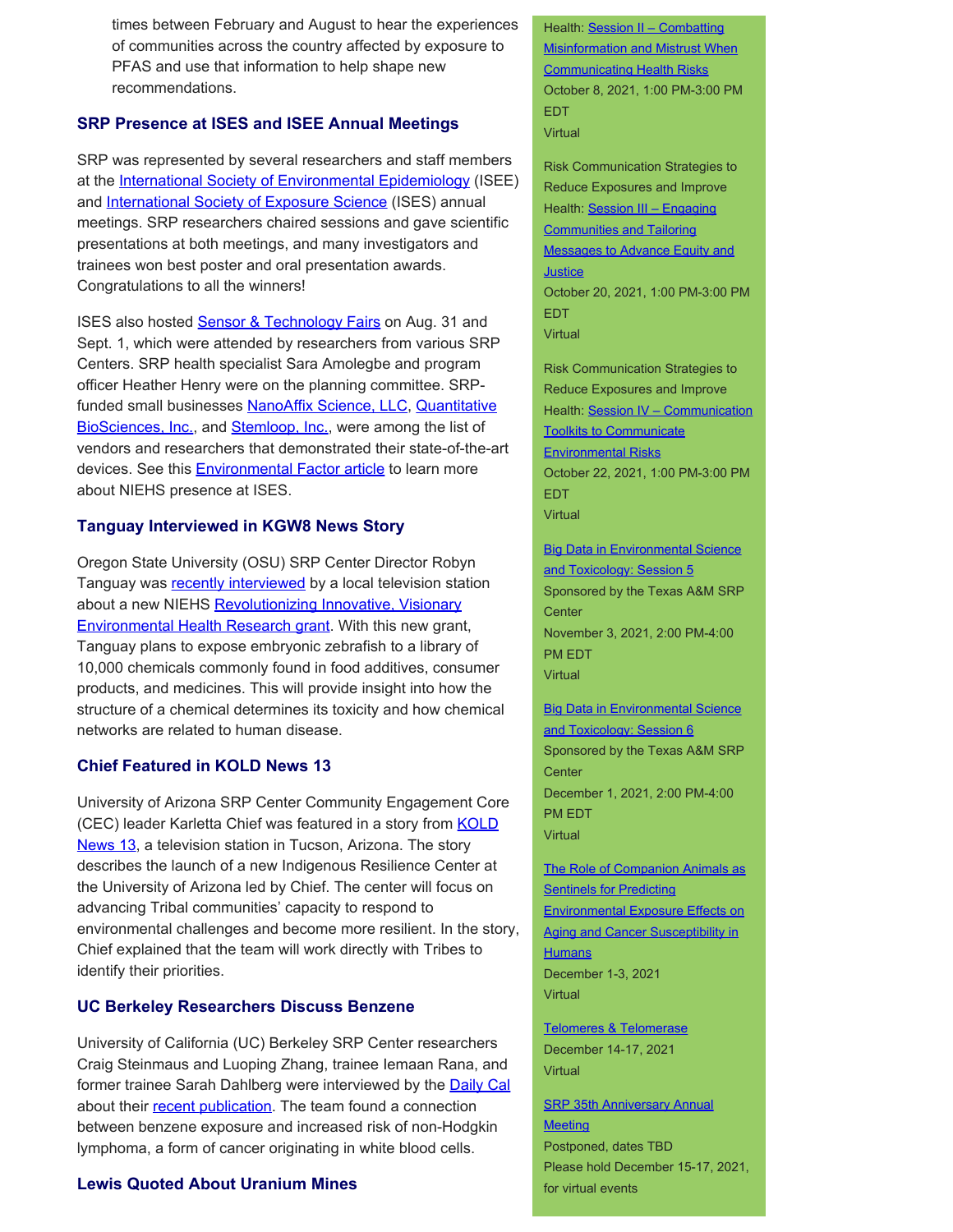University of New Mexico SRP Center Director Johnnye Lewis was quoted in **Environmental Health Perspectives** about uranium mines on the Navajo Nation. In the article, Lewis explains how metal mixtures from abandoned mines move through the environment and can travel to Indigenous lands.

### **TRAINEE SPOTLIGHT**

#### **Lloyd Advances Data Science through Collaboration**

Dillon Lloyd is an SRP trainee working with Texas A&M University (TAMU) SRP Center Director Ivan Rusyn and North Carolina State University (NCSU) SRP Center Data Science Core co-investigator Frank Wright. Lloyd's work with the two centers focuses on creating data science tools that facilitate reproducible science.



As a research assistant at NCSU, Lloyd collaborated with Rusyn's

group to develop an R Shiny tool, a prepared package of web application scripts, to visualize and analyze location-based data. The tool allows users to analyze their data without any scripting knowledge.

At the [2020 SRP Annual Meeting](https://srp2020.org/), Lloyd demonstrated how the tool effectively used chemical and biological assay data from samples in Houston to perform geospatial analysis and visualization. He was named the Scientific Presentation Session II winner at the meeting.

"It was good to know that people found my presentation informative, and I hope that explaining how the tools increase reproducibility in science inspired others in the SRP," said Lloyd.

The collaborators also published a [paper describing how they](https://pubmed.ncbi.nlm.nih.gov/33165562/) [combined data analysis tools,](https://pubmed.ncbi.nlm.nih.gov/33165562/) some of which Lloyd helped develop, to examine how physical space can impact environmental risks.

Lloyd is now a Ph.D. student in bioinformatics at NCSU and works with NIEHS Biostatistics and Computational Biology branch chief, Alison Motsinger-Reif, to develop modern statistical approaches to understand the causes of common, complex diseases. Additionally, Lloyd recently helped run a session for [TAMU's Big Data workshop](https://superfund.tamu.edu/big-data-series-2021/) and assists with teaching the "Pathway and Network Analysis for Omics Data" course at the [University of Washington Summer Institute.](https://si.biostat.washington.edu/suminst/sisbid)

Outside of work, you can find him playing with his dogs and reading.

### **HOT PUBLICATION**

**Early Life PFOS Exposure Alters Pathways Related to Alzheimer's Disease** 

[International Data Week](https://internationaldataweek.org/)  June 20-23, 2022 Seoul, South Korea and Virtual

**[SETAC 8th World Congress](https://singapore.setac.org/)** September 4-8, 2022 Singapore

11th Conference on Metal Toxicity [and Carcinogenesis](https://www.fourwav.es/view/1725/info/)  October 16-19, 2022 Montreal, Canada

# **GET UPDATES FROM OTHER SRP GRANTEES**

To see the latest SRP grantee publications, visit the [SRP Grantee](https://tools.niehs.nih.gov/srp/publications/granteepublications.cfm)  [Publications page.](https://tools.niehs.nih.gov/srp/publications/granteepublications.cfm)

Visit the [SRP Materials for Grantees](https://www.niehs.nih.gov/research/supported/centers/srp/resources/index.cfm) [page](https://www.niehs.nih.gov/research/supported/centers/srp/resources/index.cfm) for helpful information, such as SRP administrative supplements information, SRP best practices, guidelines for NIEHS logo use, and the Data Collection Form.

See the **SRP Science Digest** to read more about recent SRP research highlights and activities.

The **SRP Events page** contains information about upcoming meetings, seminars, and webinars.

The SRP website also has Search [Tools](http://tools.niehs.nih.gov/srp/search/index.cfm) to help you learn more about projects funded by the program.

# **JOIN THE @SRP\_NIEHS KNOWLEDGE NETWORK ON TWITTER!**

NIEHS uses Twitter, a popular social media tool, for information sharing through tweets. Many SRP Centers also have accounts, and it would be great if all participated! Follow us **@SRP\_NIEHS** to instantly hear news about the program, noteworthy publications, events, and job opportunities for trainees.

#### **CONTACT INFORMATION**

Need to get in touch with an NIEHS SRP staff member? Check out our [Contact Staff](https://www.niehs.nih.gov/research/supported/centers/srp/about/contact_us/index.cfm) page.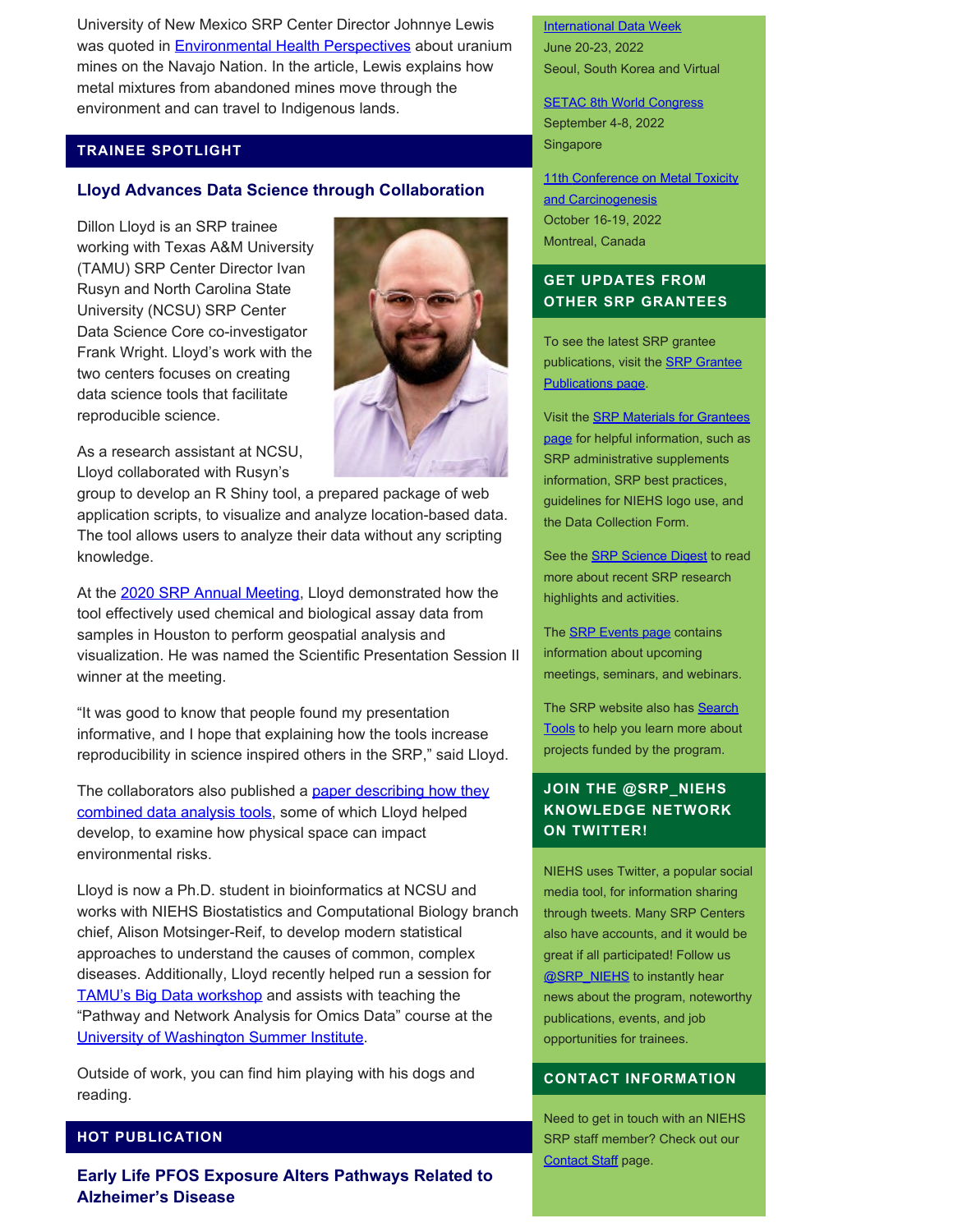NIEHS-funded researchers at the University of Rhode Island SRP Center [found evidence](https://pubmed.ncbi.nlm.nih.gov/34224775/) that exposure to perfluorooctanesulfonic acid (PFOS) early in life may be linked to pathways related to Alzheimer's disease (AD).

PFOS doesn't break down easily and can accumulate over time in the environment and in the body. Previous research demonstrated that some of these substances are linked to brain damage and behavioral disorders, but this is the first study to explore the link between early life exposure and AD later in life.

The team exposed female mice to PFOS during pregnancy and lactation. As adults, their pups had increased levels of GSK3B, a protein involved in inflammatory response, memory impairment, and other processes related to AD. They also found increased levels of ApoE, a protein involved in transporting fats through the bloodstream and injury repair in the brain, in mice exposed to PFOS. The accumulation of ApoE has been associated with insoluble twisted fibers inside brain cells, a common occurrence in AD patients.

In an open field maze test to evaluate rodent behavior, the researchers observed that mice exposed to PFOS traveled further distances and spent more time standing on their back legs compared to mice that were not exposed to the chemical. According to the authors, these behaviors have been previously linked to brain cell damage.

In human brain cells, the team observed that low concentrations of PFOS increased the levels of tau, a protein known to be involved in AD development and progression when dysregulated. They also found higer levels of amyloid proteins, which are known to accumulate and damage the brain in AD patients.

According to the authors, these findings suggest that PFOS exposure early in life may alter rodent behavior and several biological pathways associated with AD, but future research is needed to clarify these mechanisms.

# **AWARD WINNERS**

#### **OSU SRP Members Receive Recognition**

Tanguay received the OSU [University Day](https://universityday.oregonstate.edu/) award for Excellence in Postdoctoral Mentoring, which recognizes and encourages outstanding mentoring of postdoctoral appointees by OSU faculty members. OSU trainee Subham Dasgupta also received a University Day award for his exceptional research contributions to his field, OSU, and the greater postdoctoral community. Both recipients were nominated by peers for their awards.

# **Former UC Berkeley Trainee Receives NIEHS Training Grant**

Former UC Berkeley SRP Center trainee Allen Louie received a predoctoral award from the UC Los Angeles Institutional NIEHS Training Grant in molecular toxicology. Louie conducted research with Martyn Smith while completing his M.P.H. at UC Berkeley and contributed to an NIEHS-funded publication on [the key](https://www.ncbi.nlm.nih.gov/pmc/articles/PMC4892922/)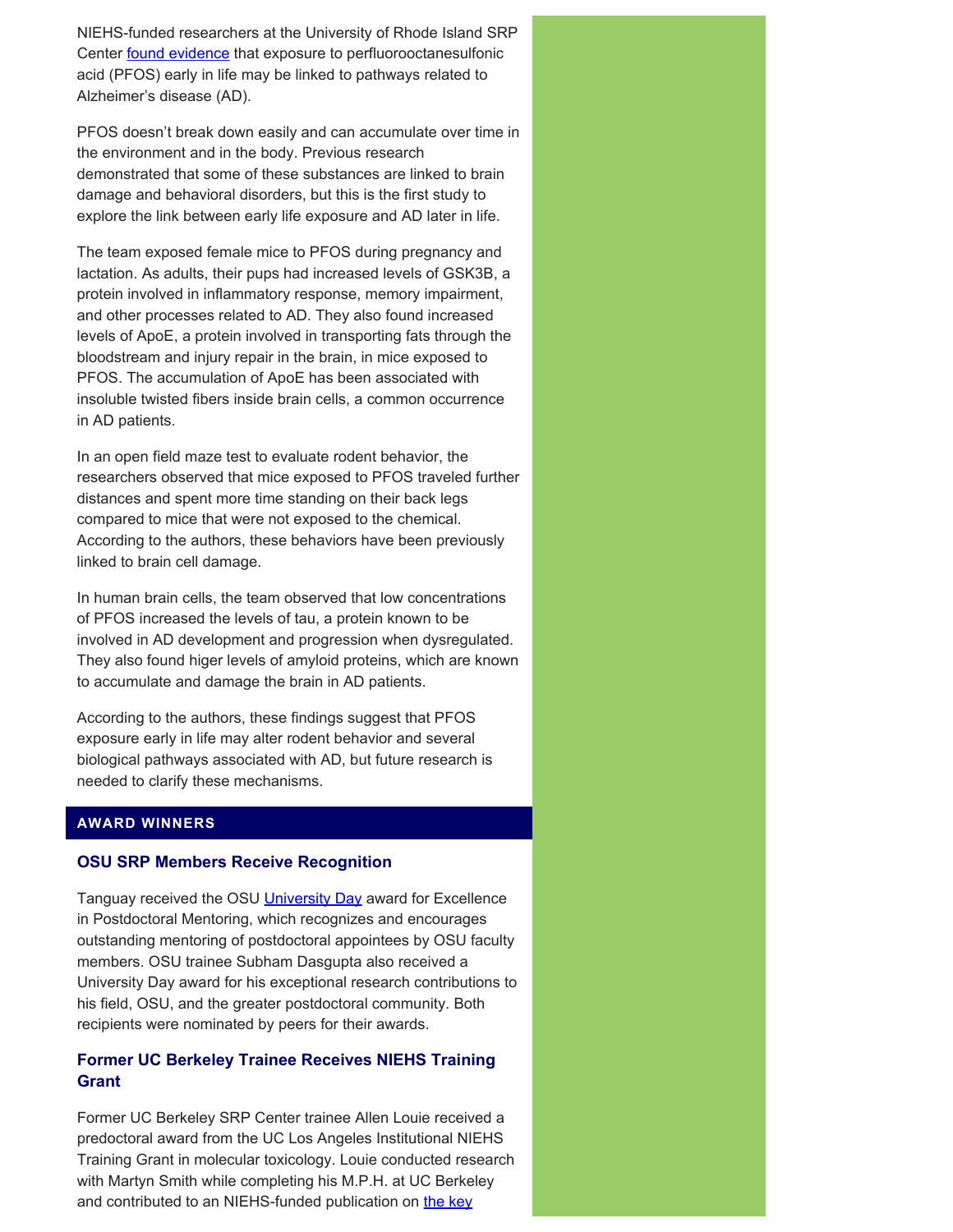#### **Brown University SRP Center Garners Acclaim**

Brown University research data management librarian Andrew Creamer won the [Qualitative Data Management Plan Competition](https://qdr.syr.edu/qdr-blog/dmp-competition-winners-dmps-so-good-they-go-11)  hosted by the [Princeton Research Data Service](https://researchdata.princeton.edu/). Creamer serves as a research informationist for several NIH-funded centers and research projects. He helps researchers comply with data management policies and ensures the public has access to publicly funded data and publications.

Former Brown University SRP Center trainee Muchun Liu was awarded a special mention in the [2021 Carbon Journal Prize](https://www.journals.elsevier.com/carbon/awards/2021-carbon-journal-prize-winners-announced) for the high quality of her **Ph.D. thesis** in carbon materials and technology. This included her recent work on organic contaminant removal from water. Liu will also be joining the extended [advisory](https://www.journals.elsevier.com/carbon/editorial-board) [board of Carbon.](https://www.journals.elsevier.com/carbon/editorial-board)

#### **Schnoor Named Fellow**

Iowa University SRP Center grantee Jerry Schnoor was selected by the **[Association of Environmental Engineering and Science](https://www.aeesp.org/aeesp-fellows)** [Professors](https://www.aeesp.org/aeesp-fellows) as a 2021 Fellow. Schnoor's research focuses on using plants to clean up contaminants, water quality modeling, groundwater, risk assessments, sustainable development, and the impact of carbon emissions on global change.

#### **UC Berkeley Researchers Produce Best Paper**

UC Berkeley SRP Center CEC members Rachel Morello-Frosch and Lara Cushing received the inaugural Best Environmental Justice Paper Award from **ISEE North American Chapter** at the 2021 ISEE Meeting. They received the award for their 2018 paper on [California's Cap-and-trade program](https://pubmed.ncbi.nlm.nih.gov/29990353/).

#### **Styblo Awarded Funding for Individual Research Project**

University of North Carolina at Chapel Hill (UNC) SRP Center researcher Miroslav Styblo received an NIEHS-funded individual research grant (R01) to investigate humanized mouse models for arsenic toxicology. Styblo collaborated with UNC SRP Center Director Rebecca Fry on several **arsenic studies in mice**, including adapting them to characterize interactions between [arsenic exposure and SARS-CoV-2 infection.](https://www.niehs.nih.gov/research/supported/centers/srp/programs/special/index.cfm)

# **FUNDING OPPORTUNITIES**

# **Innovative Approaches for Improving Environmental Health Literacy**

NIEHS released two funding opportunities for small businesses to work with environmental health researchers to develop novel tools, activities, or materials to build environmental health literacy and support citizen science. Applicants are encouraged to propose improved approaches for communicating environmental health science concepts for diverse audiences, including K-12 education, undergraduate and graduate education, and health care professionals. Those interested in applying must submit a letter of intent by **Oct. 10.** Applications are due **Nov. 10.**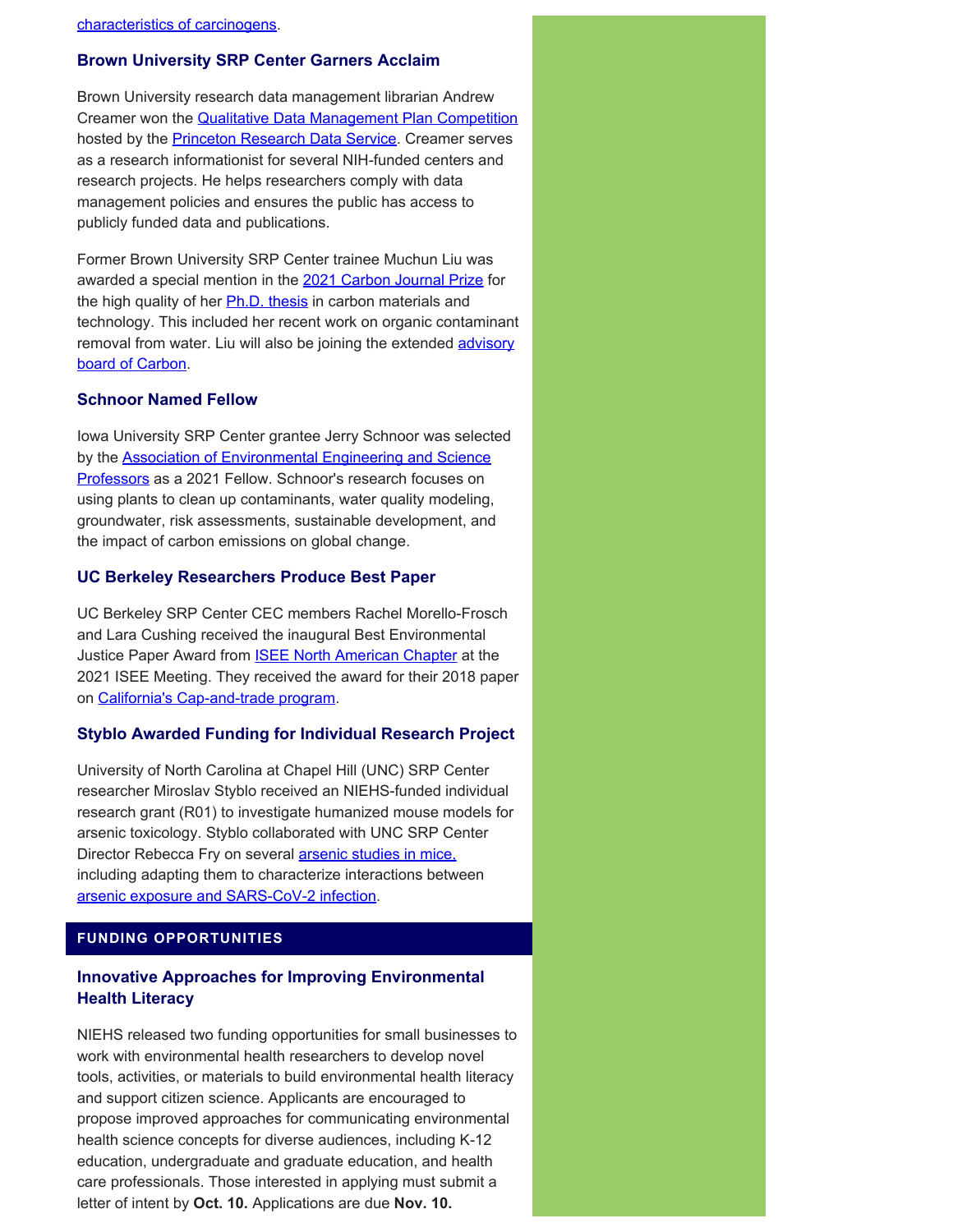- [RFA-ES-21-008](https://grants.nih.gov/grants/guide/rfa-files/RFA-ES-21-008.html): Innovative Approaches for Improving Environmental Health Literacy (R43/R44 Clinical Trial Not Allowed)
- [RFA-ES-21-009](https://grants.nih.gov/grants/guide/rfa-files/rfa-es-21-009.html): Innovative Approaches for Improving Environmental Health Literacy (R41/R42 Clinical Trial Not Allowed)

# **Investigator Initiated Research in Computational Genomics and Data Science**

The National Human Genome Research Institute (NHGRI) released a **funding opportunity** for innovative research in computational genomics, data science, statistics, and bioinformatics for basic and/or clinical genomic sciences that are broadly applicable to human health and disease. NHGRI also seeks applications for research leading to improvement of existing software or approaches that are in broad use by the genomics community. Applications are due **Oct. 16**.

#### **Request for Applications: EPA Annual P3 Awards**

The U.S. Environmental Protection Agency (EPA), as part of its [People, Prosperity and the Planet \(P3\) Award Program](https://www.epa.gov/P3), seeks applicants who will research, develop, design, and demonstrate solutions to improve the quality of people's lives and protect the environment. The EPA offers the P3 competition in response to the environmental and public health challenges in the U.S., including those in small, rural, tribal, and/or underserved communities. Applications are due **Oct. 27**. For more information, see the **Request for Applications**.

#### **Artisanal Mining Grand Challenge: The Amazon**

The **Artisanal Mining Grand Challenge** seeks innovations that improve the environmental and social outcomes of artisanal and small-scale gold mining in the Amazon region. All proposed innovations should demonstrate a measurable, attributable impact on reducing, mitigating, or eliminating harm to water resources, soil, biodiversity, or human health and well-being. Winners from previous years include SRP-funded small business, [Picoyune](https://www.niehs.nih.gov/research/supported/centers/srp/science_digest/2020/12/technology/index.cfm). Applications are due **Nov. 10**.

# **Smart Health and Biomedical Research in the Era of Artificial Intelligence and Advanced Data Science**

NIH announced a collaboration with the National Science Foundation (NSF) on an interagency funding opportunity, **Smart** [Health and Biomedical Research in the Era of Artificial](https://grants.nih.gov/grants/guide/notice-files/NOT-OD-21-011.html)  [Intelligence and Advanced Data Science.](https://grants.nih.gov/grants/guide/notice-files/NOT-OD-21-011.html) The solicitation aims to address technological and data science challenges that require fundamental research and development of new tools to address pressing questions in the biomedical and public health communities. Traditional disease-centric medical, clinical, pharmacological, biological, or physiological studies and evaluations are outside the scope of this solicitation. Applications are due **Nov. 10**. For more information, refer to the [NSF Smart](https://www.nsf.gov/pubs/2021/nsf21530/nsf21530.htm) [Health website.](https://www.nsf.gov/pubs/2021/nsf21530/nsf21530.htm)

#### **Human Health Exposure Analysis Resource (HHEAR)**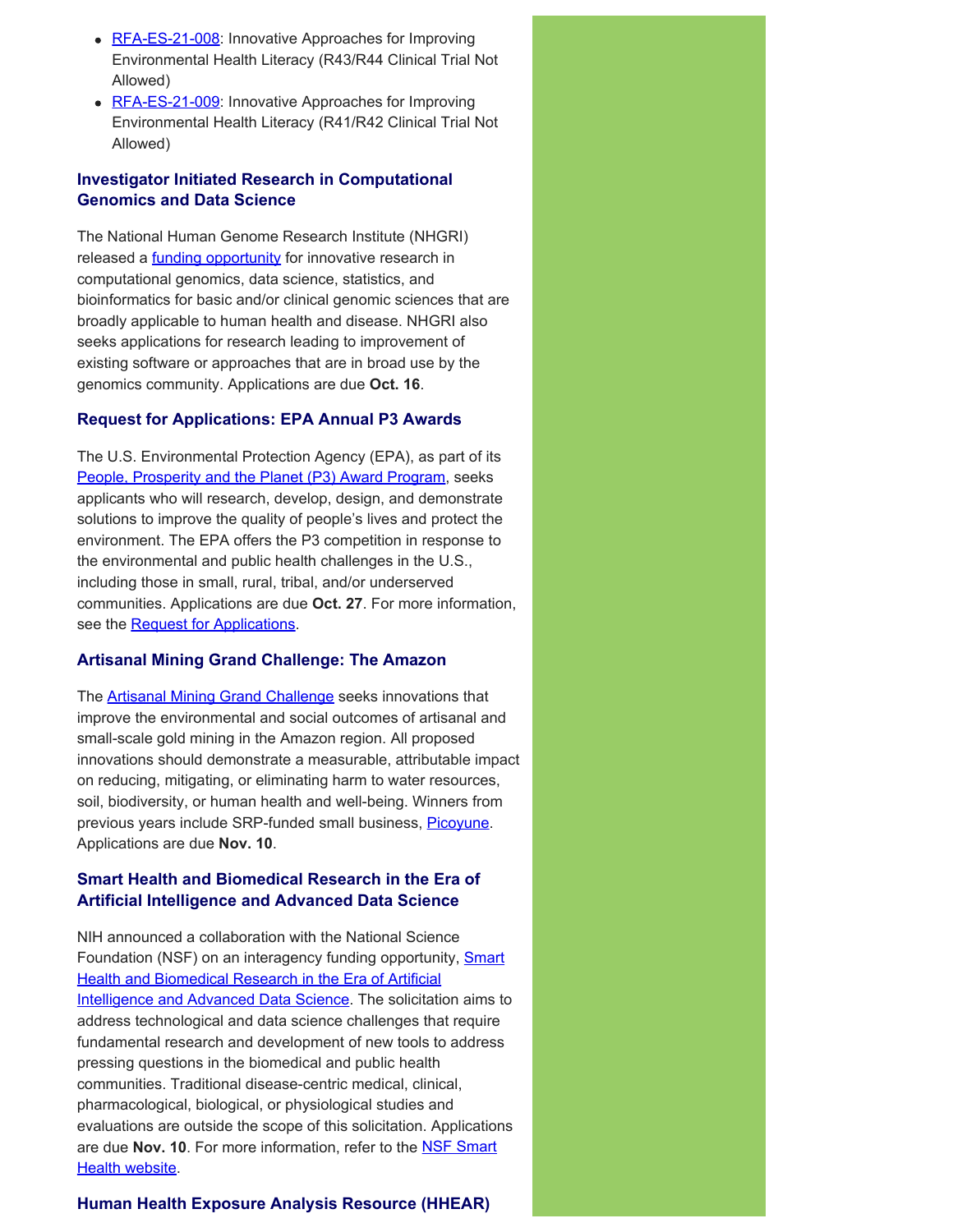# **Program**

Applications are being accepted for the HHEAR program, which provides health researchers access to laboratory and data analysis services to expand the assessment of environmental exposures in their existing NIH-funded studies. Past and present SRP grantees with ongoing studies can apply for no-cost targeted and untargeted analysis of environmental and biological samples. The next submission deadline is **Nov. 12**. For more information and to check your eligibility, visit the **program website** or see this [SRP news story.](https://www.niehs.nih.gov/research/supported/centers/srp/news/2021news/HHEAR/index.cfm) To apply, visit the **[How to Apply](https://hhearprogram.org/index.php/how-apply)** page. For questions related to the application process, contact **[HHEARHelp@Westat.com.](mailto:HHEARHelp@Westat.com)** If you have any questions about the HHEAR program, please contact Michelle Heacock ([heacockm@niehs.nih.gov\)](mailto:heacockm@niehs.nih.gov).

# **INTERAGENCY NEWS**

# **Analytical Methods for PFAS**

EPA's Office of Water, in partnership with the Department of Defense's Strategic Environmental Research and Development Program, published a draft describing new analytical methods to test for PFAS compounds in the environment. The method was validated for 40 PFAS compounds in wastewater, surface water, groundwater, soil, biosolids, sediment, and fish tissue. The EPA encourages laboratories, regulatory authorities, and other interested parties to review and use the [draft method](https://www.epa.gov/cwa-methods/cwa-analytical-methods-and-polyfluorinated-alkyl-substances-pfas), with the understanding that it is subject to revision.

# **DATA SCIENCE AND DATA SHARING**

#### **Iowa SRP Shares PCB Datasets**

University of Iowa SRP Center Director Keri Hornbuckle, researcher Rachel Marek, and trainees Moala Bannavti and Jacob Jahnke [released a dataset](https://iro.uiowa.edu/esploro/outputs/dataset/Dataset-for-Room-to-Room-Variability-of-Airborne/9984002271602771) describing airborne polychlorinated biphenyl (PCB) concentrations in school rooms. The experiment, led by Bannavti and Jahnke, was designed to understand if PCB distribution differs by classroom in a predominantly minority public school in rural Iowa.

Hornbuckle, researchers Andres Martinez, Hans JoachimLehmler, and Xueshi Li, and trainee Panithi Saktrakulkla [shared](https://iro.uiowa.edu/esploro/outputs/dataset/Dataset-for-hydroxylated-polychlorinated-biphenyls-are/9984084300302771) [the results](https://iro.uiowa.edu/esploro/outputs/dataset/Dataset-for-hydroxylated-polychlorinated-biphenyls-are/9984084300302771) from measuring concentrations of PCBs in sediments. The team collected measurements from New Bedford Harbor in Massachusetts, Altavista wastewater lagoon in Virginia, and the Indiana Harbor and Ship Canal in Indiana.

#### **Decoding Maternal Morbidity Data Challenge**

The Eunice Kennedy Shriver National Institute of Child Health and Human Development is hosting a competition to help advance research on maternal health and promote healthy pregnancies. Their goal is to devise innovative data solutions to analyze the **Nulliparous Pregnancy Outcomes Study: Monitoring** [Mothers-to-be \(nuMoM2b\)](https://www.nichd.nih.gov/research/supported/nuMoM2b) dataset. Submissions are due **Oct. 15**. For more information, see the [challenge webpage](https://www.challenge.gov/challenge/decoding-maternal-morbidity-data-challenge/).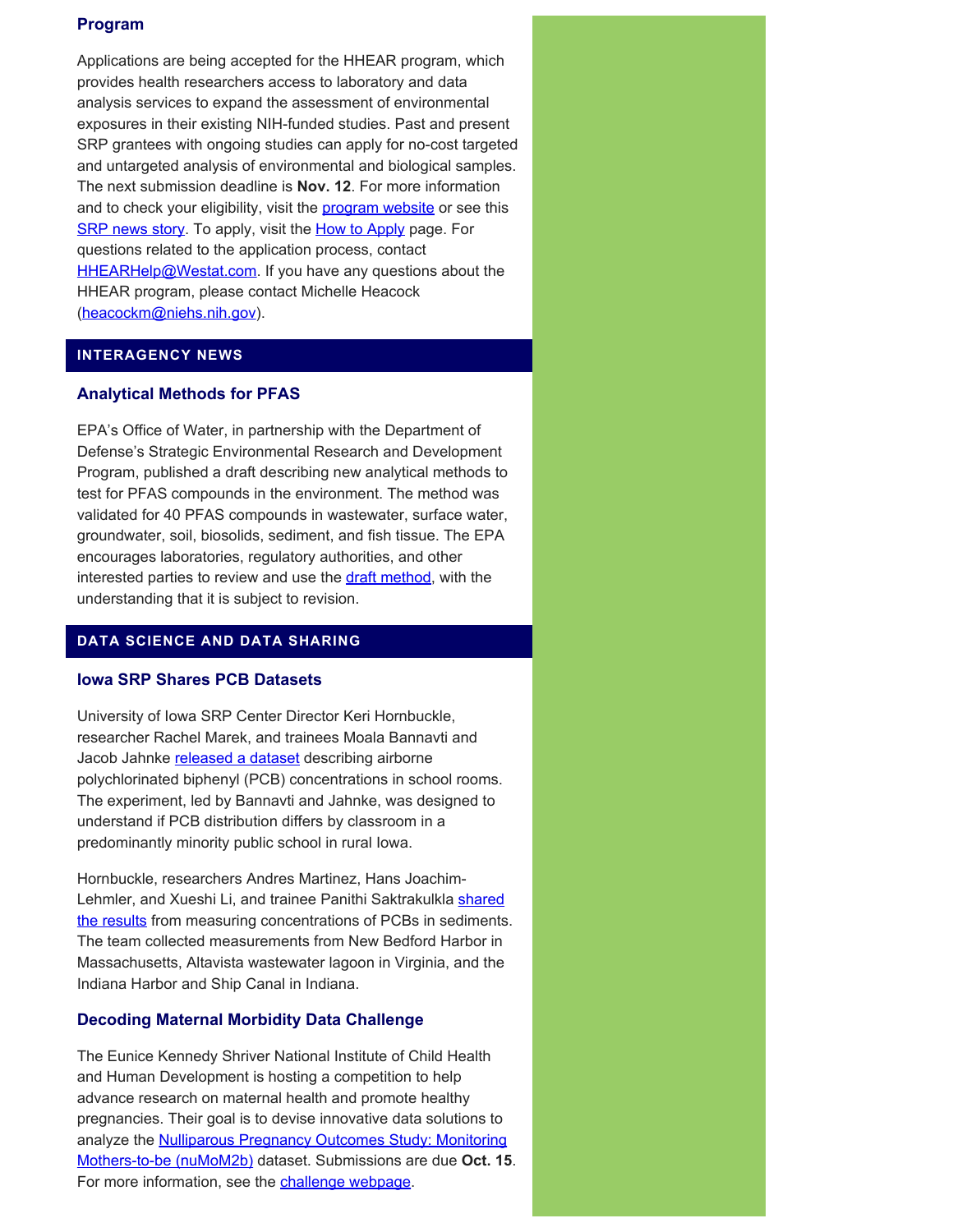#### **NIH Requests Input for Data Science**

NIH and the Food and Drug Administration are [requesting](https://grants.nih.gov/grants/guide/notice-files/NOT-OD-21-162.html) [information](https://grants.nih.gov/grants/guide/notice-files/NOT-OD-21-162.html) on what resource gaps exist to support next generation sequencing test development, validation, and data interpretation. They are specifically interested in responses from stakeholders using technologies such as artificial intelligence and machine learning. Responses are due **Nov. 1**.

# **TAMU Big Data in Environmental Science and Toxicology**

The TAMU SRP Center is hosting a free, virtual learning series focused on techniques to analyze and share data for environmental and toxicology research. The fifth session, "Placing [toxicology data in the context of exposure,](https://superfund.tamu.edu/big-data-session-5-nov-3-2021/)" will be held **Nov. 3**. For more information about specific sessions, please see the [course website.](https://superfund.tamu.edu/big-data-series-2021/)

# **Reproducible Research Techniques for Synthesis Workshop**

On **Nov. 12-13** and **17-18**, the National Center for Ecological Analysis and Synthesis and DataOne will hold a five-day immersion workshop into widely adopted R-based tools for open science. The workshop will focus on improving researchers' data science skills to share data with the scientific community effectively and efficiently. For more information, see the [event](https://www.dataone.org/training/#upcoming-training) [website.](https://www.dataone.org/training/#upcoming-training)

# **Computational Approaches for Cancer Workshop**

The [Computational Approaches for Cancer Workshop](https://ncihub.org/groups/cafcw/cafcw21) on **Nov. 14**  will bring together professionals with an interest in advancing the use of computational approaches to better diagnose, treat, and prevent cancer. The workshop will focus on sharing insights and challenges to foster collaborations and future innovations to accelerate progress in computationally and data-driven cancer research and clinical applications.

# **Supercomputing Conference**

The International Conference for High Performance Computing, Networking, Storage, and Analysis will be held **Nov. 14-19** in St. Louis, Missouri. The event will focus on learning how highperformance computing is empowering innovations to improve everyday life across the globe. For more information, and to register, see the [conference website](https://sc21.supercomputing.org/).

# **IEEE International Conference on Big Data**

The Institute of Electrical and Electronics Engineers (IEEE) is hosting an [International Conference on Big Data](https://bigdataieee.org/BigData2021/) **Dec. 15-18**. The purpose of the conference is to facilitate innovation, knowledge transfer, and technical progress in addressing the 5 V's (velocity, volume, variety, value, and veracity) of big data. The event will provide a forum for disseminating the latest results in big data research, development, and application. For more information, see this [NIH news release.](https://datascience.nih.gov/news/ieee-bigdata-2021)